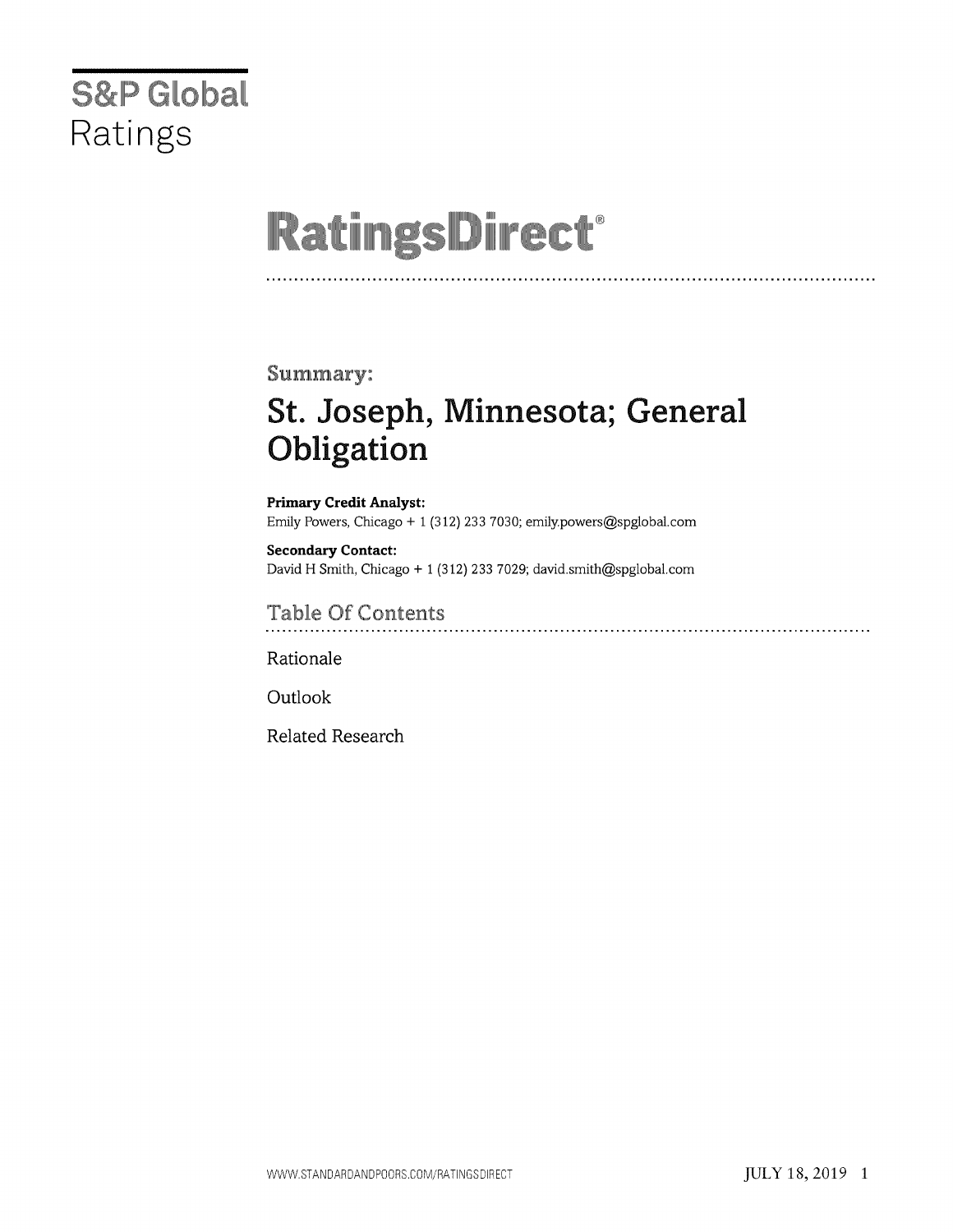### Summary:

# St. Joseph, Minnesota; General Obligation

| <b>Gredit Profile</b>                             |            |          |
|---------------------------------------------------|------------|----------|
| US\$4.72 mil GO imp bnds ser 2019A due 12/15/2029 |            |          |
| Long Term Rating                                  | AA-/Stable | New      |
| St. Joseph GO                                     |            |          |
| Long Term Rating                                  | AA-/Stable | Affirmed |

### Rationale

S&P Global Ratings assigned its 'AA-' long-term rating to St. Joseph, Minn.'s series 2019A general obligation (GO) improvement bonds. At the same time, S&P Global Ratings affirmed its 'AA-' rating on the city's existing GO bonds. The outlook is stable.

The city's full faith and credit pledge and ability to levy unlimited ad valorem property taxes secures the bonds; it intends to pay debt service with special assessments. The city's existing GO bonds are also secured by its full faith and credit pledge. Proceeds will be used to finance various street improvement projects, as well as provide funding to expand an industrial park in the city.

The 'AA-' rating reflects our assessment of the city's:

- Adequate economy, with projected per capita effective buying income (EBI) at 65.2% and market value per capita of \$53,678, though that benefits from access to a broad and diverse metropolitan statistical area (MSA) and a local stabilizing institutional influence;
- Strong management, with good financial policies and practices under our Financial Management Assessment (FMA) methodology;
- Strong budgetary performance, with balanced operating results in the general fund and an operating surplus at the total governmental fund level in fiscal 2018;
- Very strong budgetary flexibility, with an available fund balance in fiscal 2018 of 77% of operating expenditures;
- Very strong liquidity, with total government available cash at 138.2% of total governmental fund expenditures and 5.1x governmental debt service, and access to external liquidity we consider strong;
- Weak debt and contingent liability position, with debt service carrying charges at 27.3% of expenditures and net direct debt that is 304.8% of total governmental fund revenue, but rapid amortization, with 73.1% of debt scheduled to be retired in 10 years; and
- Strong institutional framework score.

In recent years, St. Joseph has maintained stable operational performance, with year-end results fluctuating right around break-even. Its reserves have been historically maintained at very strong levels, in line with the city's fund balance policy, a trend that we expect to continue. While the debt profile has moderated minimally since our last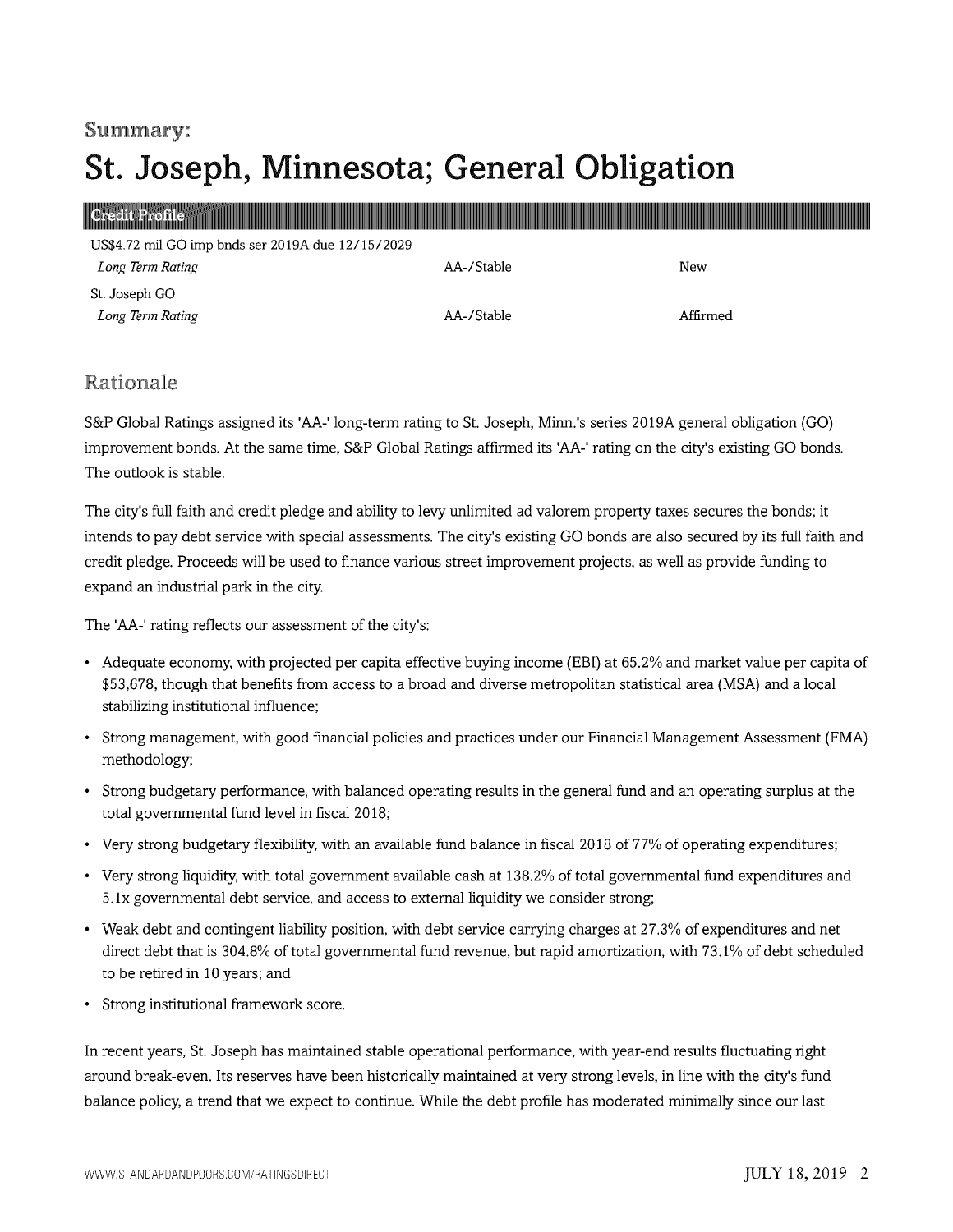review, it still remains at a level we consider weak. However, it has been historically stable and managed within its budget. In addition, the city's other long-term liabilities, specifically pensions, are manageable, further supporting its underlying credit quality. Therefore, we believe the city will maintain its operational performance and debt profile at a level that is comparable with the current rating.

#### Adequate economy

We consider St. Joseph's economy adequate. The city, with an estimated population of 6,836, is in Stearns County in the St. Cloud MSA, which we consider to be broad and diverse. It also benefits, in our view, from a stabilizing institutional influence. The city has a projected per capita EBI of 65.2% of the national level and per capita market value of \$53,678. Overall, market value was stable over the past year at \$366.9 million in 2019. The county unemployment rate was 2.9% in 2018.

The city's residents benefit from participation in the nearby St. Cloud MSA economy with many commuting there for employment opportunities. The large student population at the College of St. Benedict/St John's University (roughly 3,500 students), located in the city, suppresses income levels somewhat. In our view, the college acts as a stabilizing institution that we believe adds to the city's credit strength. Management has indicated that overall, there has been steady growth, including a revitalization of the downtown area, as well as an expanding industrial park and some development in the commercial and residential sectors. The city's history of maintaining stable economic metrics and management's expectation for continued slow growth support our view that the economy will remain adequate over the near term.

#### Strong management

We view the city's management as strong, with good financial policies and practices under our FMA methodology, indicating financial practices exist in most areas, but that governance officials might not formalize or monitor all of them on a regular basis.

The city uses three years of historical trends and considers current economic conditions when making revenue and expenditure assumptions in its budget. Management provides the council with a monthly budget-to-actual report and quarterly investment holdings reports. The city does not have a long-term financial plan but has a five-year capital improvement plan that is updated annually and identifies funding sources for the projects. It has its own investment and debt management policies. The city's reserve policy requires a minimum general fund reserve of four-to-six months of the next year's budgeted expenditures in the general fund (excluding the fire department) for cash-flow purposes.

#### Strong budgetary performance

St. Joseph's budgetary performance is strong, in our opinion. The city had balanced operating results in the general fund of  $0.5\%$  of expenditures, and surplus results across all governmental funds of  $7.1\%$  in fiscal 2018.

In assessing budgetary performance, we adjusted general fund revenues and expenditures, as well as total governmental fund revenues to include annually recurring transfers. We also removed one-time capital spending funded with bond proceeds. Continued development throughout the city has helped generate its stable operational performance in recent years, with items like building permit revenues coming in higher than budgeted. Beginning in 2017, the council opted to begin transferring excess money in the general fund into a debt service reserve fund (DSRF)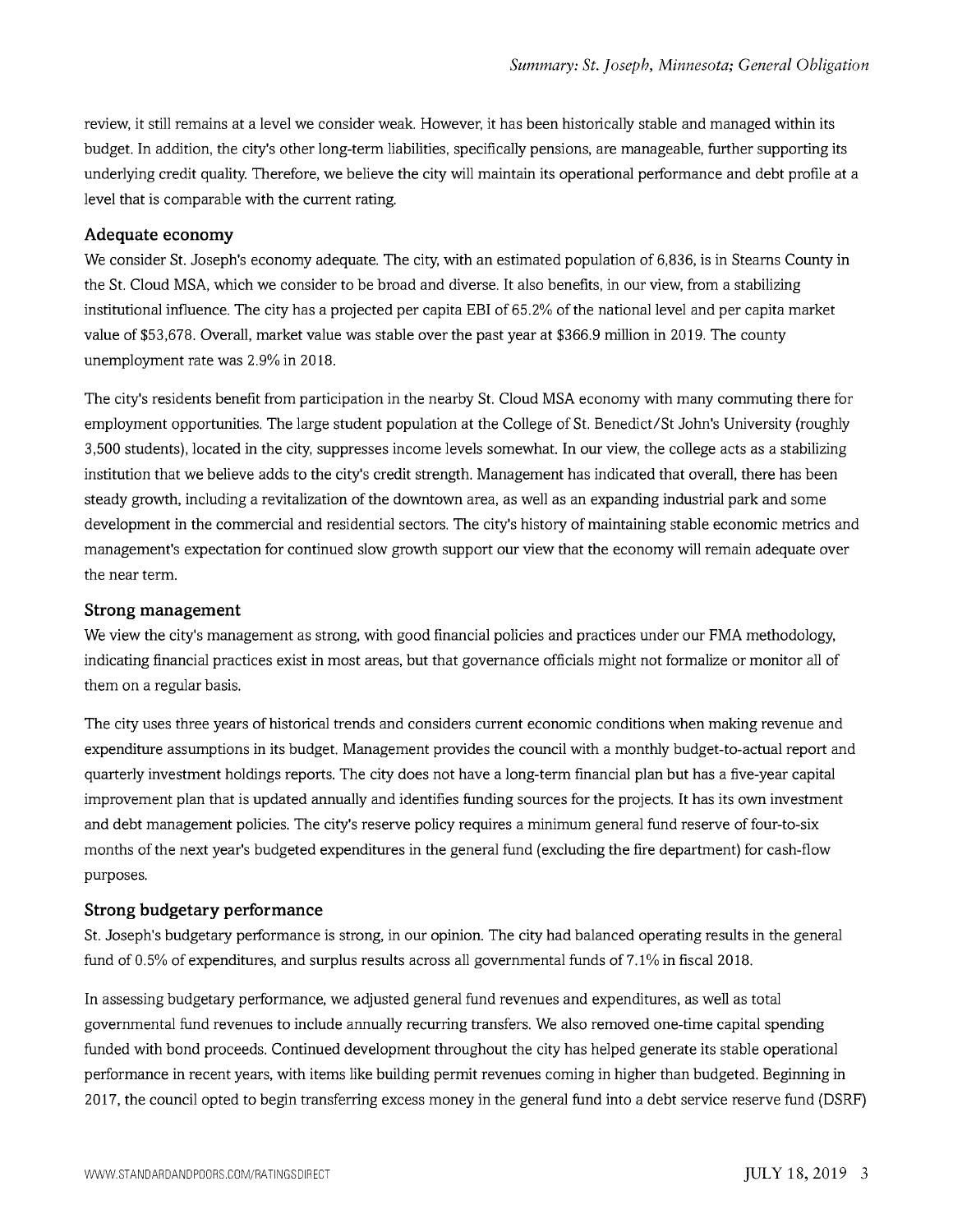to help set aside funds for capital improvement projects. After accounting for these transfers, the city still posted positive operating results in 2018, so management plans to continue them.

The current 2019 budget is set to increase fund balance by roughly \$57,000, but management expects actual results to be slightly better than budgeted due to the sale of a piece of property. It does not expect to draw down general fund reserves in the near term. Across governmental funds, there will likely be fluctuations in performance, due to spending in the DSRF on various projects, as well as a trail project that will be funded by cash from the local option sales tax and a federal grant. Based on current projections and no impending budgetary pressures, we expect our view of the city's budgetary performance to remain unchanged over the next two years.

#### Very strong budgetary flexibility

St. Joseph's budgetary flexibility is very strong, in our view, with an available fund balance in fiscal 2018 of 67% of operating expenditures, or \$2.4 million. We expect the available fund balance to remain above 30% of expenditures for the current and next fiscal years, which we view as a positive credit factor.

Stable operating results in recent years have helped St. Joseph sustain a strong reserve position that it has consistently maintained in excess of 65% of expenditures for the past several years, and which is also in line with its fund balance policy. Management monitors reserves closely, and often make use of reserve flexibility at the end of each year, transferring out monies in excess of its policy to other funds to pay for projects. With the budget for fiscal 2019 showing an increase to fund balance, which we view as an achievable result, and no plans to draw down reserves, we expect budgetary flexibility to remain very strong.

#### Very strong liquidity

In our opinion, St. Joseph's liquidity is very strong, with total government available cash at 138.2% of total governmental fund expenditures and 5.1x governmental debt service in 2018. In our view, the city has strong access to external liquidity if necessary.

St. Joseph held approximately \$7.7 million in available cash in fiscal 2018 (less unspent bond proceeds). We do not consider the city's investments aggressive, as it primarily invests in U.S. government securities, certificates of deposit, 4M funds, and money market funds. In our opinion, the city has strong access to external liquidity because it has issued GO debt within the past 20 years.

The city maintains three privately placed bank loans, entered into in August 2017 and February 2018. The loans, with a total of \$1.2 million outstanding, were issued for various purposes, including additional costs associated with the new government center project, an alley project, water treatment plant improvements, and purchasing general equipment. The agreements for each contain no events of default or covenant violations which we consider nonstandard pursuant to our contingent liquidity criteria.

#### Weak debt and contingent liability profile

In our view, St. Joseph's debt and contingent liability profile is weak. Total governmental fund debt service is 27.3% of total governmental fund expenditures, and net direct debt is 304.8% of total governmental fund revenue. Approximately 73.1% of the direct debt is scheduled to be repaid within 10 years, which is, in our view, a positive credit factor.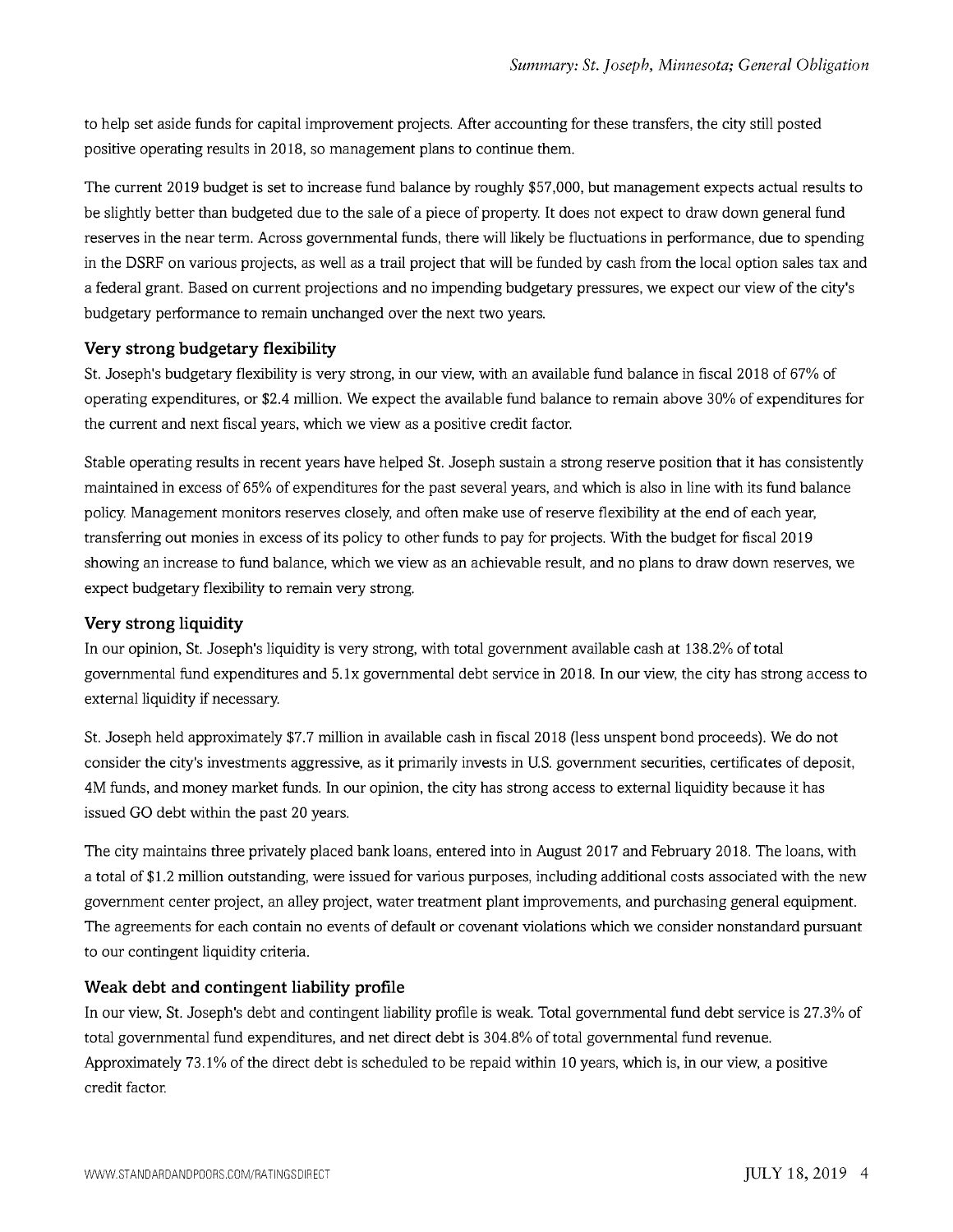We calculate total direct debt at about \$50.4 million; our net direct debt calculation excludes revenue bonds supported by the city's water and sewer sanitary funds. The city could potentially issue an additional \$1.5 million in GO bonds and equipment certificates in 2020 for parking lot repairs and general city equipment. We do not expect the addition of this debt to weaken our view of its debt and contingent liability profile.

St. Joseph's pension contributions totaled 3.0% of total governmental fund expenditures in 2018. The city made 102% of its annual required pension contribution in 2018. The liability for other postemployment benefits no longer exists as a result of the city opting for small group health insurance. Under the current medical plan, the implicit rate for retirees went away in 2017.

St. Joseph participates in the General Employees Retirement Fund (GERF) and the Public Employees Police and Fire Fund (PEPFF), which are cost-sharing, multiple-employer, defined-benefit pension plans administered by the Public Employees Retirement Association of Minnesota (PERA). Required pension contributions to these plans are determined by state statute. Contributions are not based on an actuarial determined contribution (ADC) and have not been keeping up with the plans' increasing liabilities, which indicates that employer contributions may rise in the future. The state recently passed pension legislation that will marginally increase contributions (for PEPFF only), reduce the investment rate of return to 7.5% (from 8.0%), and reduce some employee benefits (primarily cost-of-living adjustments). While we view these as positive changes for future plan funding levels, the lack of an actuarial funding policy remains a weakness in these plans. (For more information about the reforms included in the 2018 omnibus retirement bill and the potential for future cost increases, see our article titled, "Minnesota's New Pension Bill Is A Positive Step Toward Sustainable Funding," published on June 7, 2018, on RatingsDirect.)

The GERF and PEPFF were 79.5% and 88.8% funded, respectively, in fiscal 2018. The city's proportionate share of the net pension liability for these plans totaled \$1.4 million in fiscal 2018, the most recent year for which data are available. We consider historical plan funding levels somewhat weak, and we believe that the history of pension contributions below the ADC increases the risk of payment acceleration. Despite these weaknesses, we believe St. Joseph has sufficient taxing and operational flexibility to manage future increases in pension contributions. However, if pension contributions come to absorb a larger share of the city's budget, our view of its debt and contingent liability profile could weaken.

St. Joseph also participates in a single-employer defined-benefit pension plan, administered by the City of St. Joseph Volunteer Fire Department Relief Association. The city received roughly \$54,000 in on-behalf payments from the state in fiscal 2018 for the plan. The plan did not require any additional contribution from the city.

#### Strong institutional framework

The institutional framework scorefor Minnesota cities with a population greater than 2,500 is strong.

# Outlook

The stable outlook reflects our expectation that St. Joseph will maintain stable budgetary performance, coupled with a very strong liquidity and budgetary flexibility profile. In addition, we expect the city's economy to remain stable, so do not anticipate changing the rating within the two-year outlook period.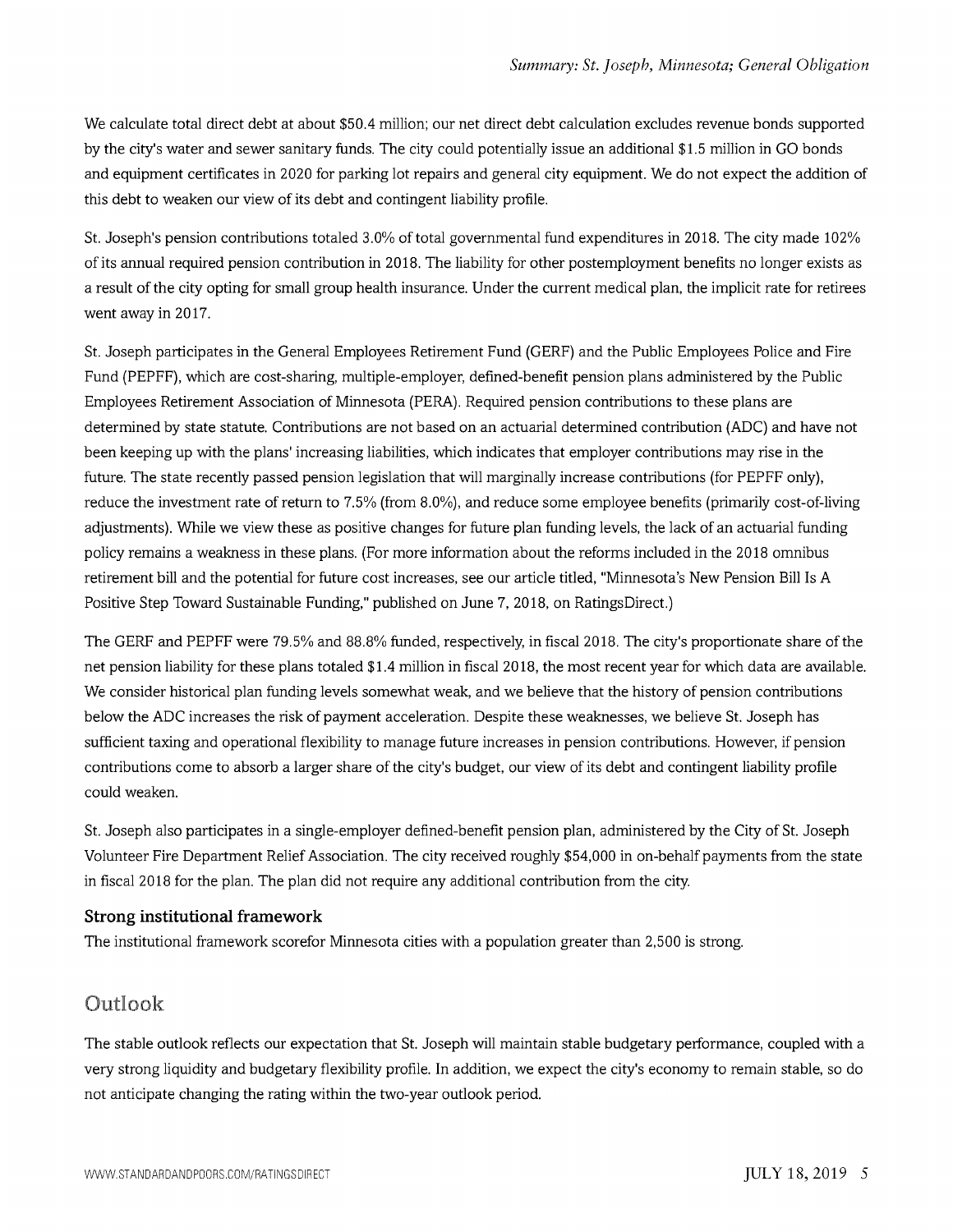#### Upside scenario

If the debt profile moderates significantly while the city maintains very strong budgetary flexibility or if economic indicators improve significantly, we could raise the rating.

#### Downside scenario

We could lower the rating if the city's budgetary performance or flexibility materially deteriorate to levels no longer commensurate with the current rating.

# Related Research

- 2018 Update Of Institutional Framework For U.S. Local Governments
- S&P Public Finance Local GO Criteria: How We Adjust Data For Analytic Consistency, Sept. 12, 2013
- Incorporating GASB 67 And 68: Evaluating Pension/OPEB Obligations Under Standard & Poor's U.S. Local Government GO Criteria, Sept. 2, 2015

#### Ratings Detail (As Of July 18, 2019)

| St. Joseph GO bnds                                                                          |                  |          |  |
|---------------------------------------------------------------------------------------------|------------------|----------|--|
| Long Term Rating                                                                            | AA-/Stable       | Affirmed |  |
| St. Joseph GO bnds ser 2013A dtd 09/01/2013 due 12/01/2014-2020 2022-2024 2026 2028         |                  |          |  |
| Long Term Rating                                                                            | AA-/Stable       | Affirmed |  |
| St. Joseph GO cap imp plan rfdg bnds                                                        |                  |          |  |
| Long Term Rating                                                                            | AA-/Stable       | Affirmed |  |
| St. Joseph GO imp bnds ser 2010B dtd 09/01/2010 due 12/01/2011-2020 2023 2025               |                  |          |  |
| Long Term Rating                                                                            | AA-/Stable       | Affirmed |  |
| St. Joseph GO tax abatement bnds ser 2015B dtd 08/01/2015 due 12/01/2030                    |                  |          |  |
| Long Term Rating                                                                            | AA-/Stable       | Affirmed |  |
| St. Joseph GO wtr rev crossover rfdg bnds ser 2012A dtd 04/01/2012 due 12/01/2016-2025 2028 |                  |          |  |
| Long Term Rating                                                                            | AA-/Stable       | Affirmed |  |
| St. Joseph GO (AGM)                                                                         |                  |          |  |
| <b>Unenhanced Rating</b>                                                                    | AA-(SPUR)/Stable | Affirmed |  |
| Many issues are enhanced by bond insurance.                                                 |                  |          |  |

Certain terms used in this report, particularly certain adjectives used to express our view on rating relevant factors, have specific meanings ascribed to them in our criteria, and should therefore be read in conjunction with such criteria. Please see Ratings Criteria at www.standardandpoors.com for further information. Complete ratings information is available to subscribers of RatingsDirect at www.capitaliq.com. All ratings affected by this rating action can be found on S&P Global Ratings' public website at www.standardandpoors.com. Use the Ratings search box located in the left column.